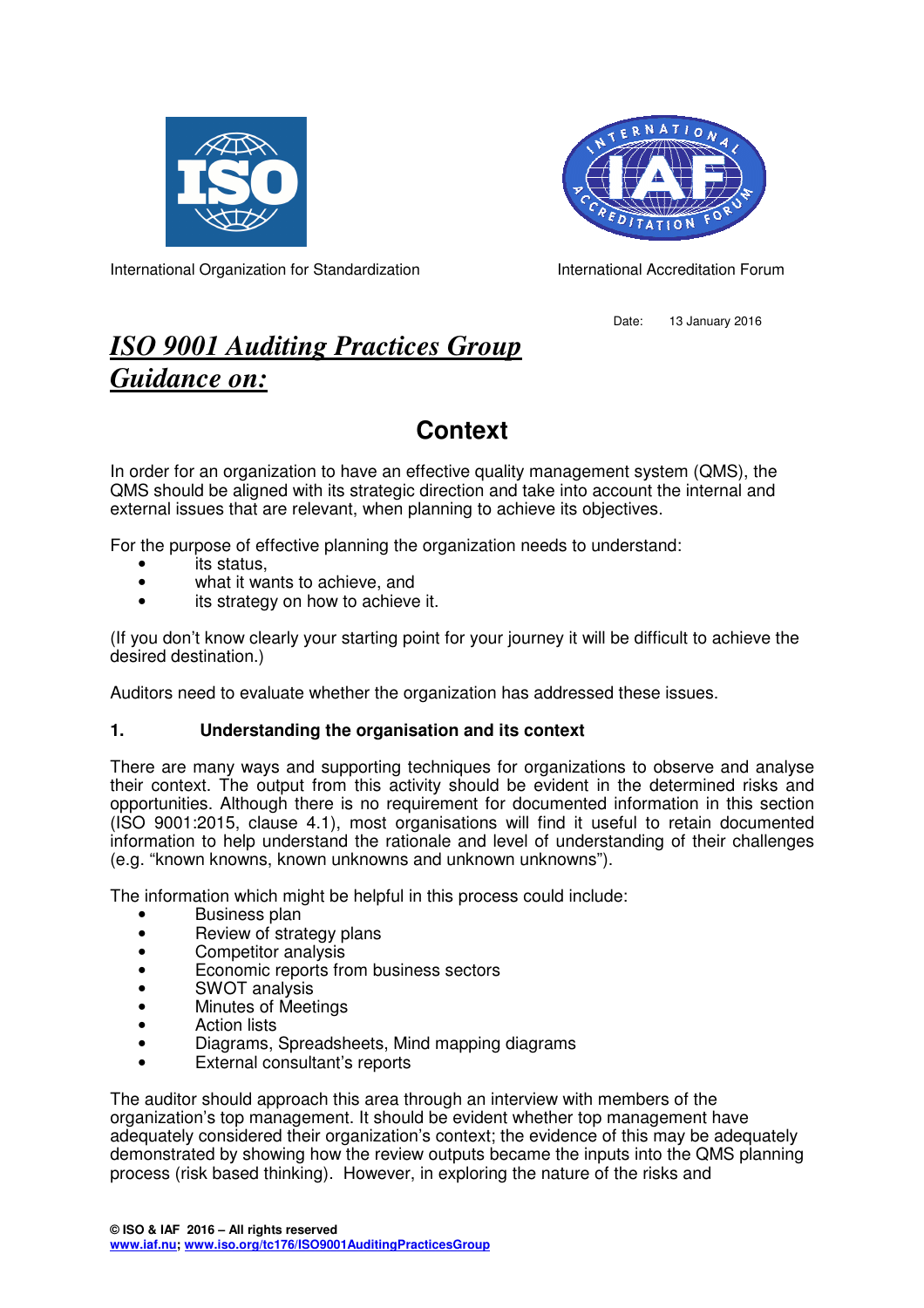opportunities, the auditor should be able to understand the adequacy of the organization's review of its context.

### **2. Understanding the needs and expectations of interested parties**

Auditors should understand and evaluate the way an organization decides on the requirements of interested parties which are relevant for the QMS by considering:

- the range of interested parties taken into account.
- criteria to select relevant interested parties,
- aspects to select relevant requirements.

Auditors should be able to conclude on the appropriateness of these practices and the way this information is reviewed and monitored, such as through management reviews.

Examples of relevant interested parties are given in ISO 9000:2015, definition 3.2.3, and clarification related to these requirements is provided in ISO 9001:2015, Annex A, clause A.3.

The relevant requirements of those relevant interested parties should be evident as inputs into the planning process, as potential risks and opportunities. Again, although there is no requirement to retain documented information, it would be expected that an organisation would keep some account of its analysis for ongoing and future reference. This could be expressed, for example, as:

- Minutes of meetings
- Tables
- Spreadsheets
- Databases
- **Hyperlinks**
- **External documentation**
- Quality manual (if organization decides to have one)
- Etc.

Auditors should conduct this review in an interview with top management and follow these issues throughout the audit. If documented information is not provided, auditors need to collect objective evidence that the outputs of this activity are consistently reflected in the review of risks and opportunities, external documentation, communication and other relevant areas of their QM.

#### **3. Determining the scope of the quality management system**

The scope of the QMS in many cases is self-evident and defined by the activities taking place at a single location. The scope of the QMS will become more challenging in circumstances where there is:

- outsourcing
- logistics
- multiple sites
- service centres
- servicing at customer premises
- collaborative products and services

From a review of the nature of the organisation's operations, products and services, the extent of the QMS should be clear. This should be expressed in the extent of processes and controls which the organisation has established.

See the ISO 9001 Auditing Practices Group paper on "Scope of ISO 9001, Scope of Quality Management System and Scope of Certification" for further information.